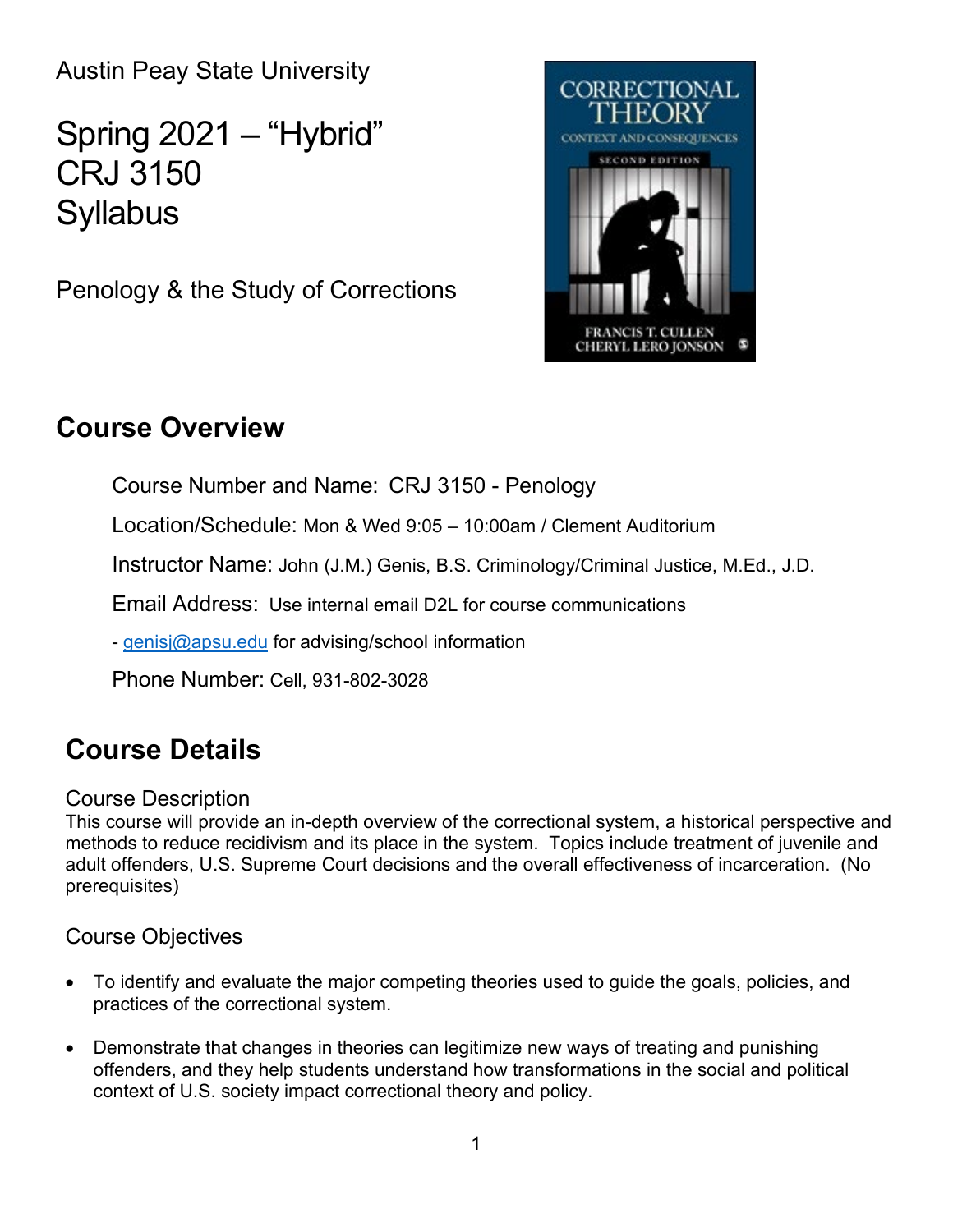- Motivate readers to become sophisticated consumers of correctional information, the emphasizing the importance of using evidence-based information to guide decisions, rather than relying on nonscientific commonsense or ideology-based beliefs.
- Develop student's own theory of corrections to guide them as citizens, policymakers and Criminal Justice practitioners.

General Education Goals - In addition to the above objectives, the more general goals of this course are to provide the student with the following tools to help develop his or her potential.

- Development of the student's analytical thinking capabilities through comparison and contrast in the application of theories and concepts to social problems and understanding of dilemmas faced by those in the Criminal Justice profession.
- Enhancement of the student's literacy skills through assigned readings, discussions, examinations, and other requirements.
- Utilization of the historical perspective which helps with student understanding of evolutionary development and problem solving skill development over time.
- Preparation for more advanced studies.

### Course Topics

| <b>Week One:</b><br>Class begins -<br>Tues, Jan<br>$19^{th}$ -<br>Sunday, Jan<br>24th, 2021 | First class Wednesday, Jan 20 <sup>th</sup><br>Review Course Information / print Syllabus /<br>Read Preface in Textbook and Chapter #1,<br>pp.1-6 / Start Homework #1 / Classroom<br>discussions / Additional Readings | Preface<br><b>Chapter 1</b><br>*From Theory to<br>Policy: Evidence-<br><b>Based Corrections,</b><br>pp.1-6 |
|---------------------------------------------------------------------------------------------|------------------------------------------------------------------------------------------------------------------------------------------------------------------------------------------------------------------------|------------------------------------------------------------------------------------------------------------|
| <b>Week Two:</b><br>Mon, Jan 24 <sup>th</sup><br>- Sun, Jan<br>31 <sup>st</sup>             | Read Chapter #1, pp.6-26 / Classroom<br>discussions / Videos / Additional Readings                                                                                                                                     | <b>Chapter 1</b><br>*From Theory to<br>Policy: pp.6-26                                                     |
| <b>Week Three:</b><br>Feb $1st$ -<br>Feb 7 <sup>th</sup>                                    | Read Chapter #2 / Complete Homework #1 /<br>Classroom discussions / Additional Readings<br>Quiz #1 (chapters 1-2)                                                                                                      | <b>Chapter 2</b><br>*Correctional Theory<br>in Crisis: America's<br><b>Changing Content</b>                |
| <b>Week Four:</b><br>Feb $8^{th}$ - 14 <sup>th</sup>                                        | Read Chapter #3 / Classroom discussions /<br>Videos / / Additional Readings / Start<br>Homework #2                                                                                                                     | <b>Chapter 3</b><br>* Just Deserts:<br>Doing Justice or<br><b>Getting Tough?</b>                           |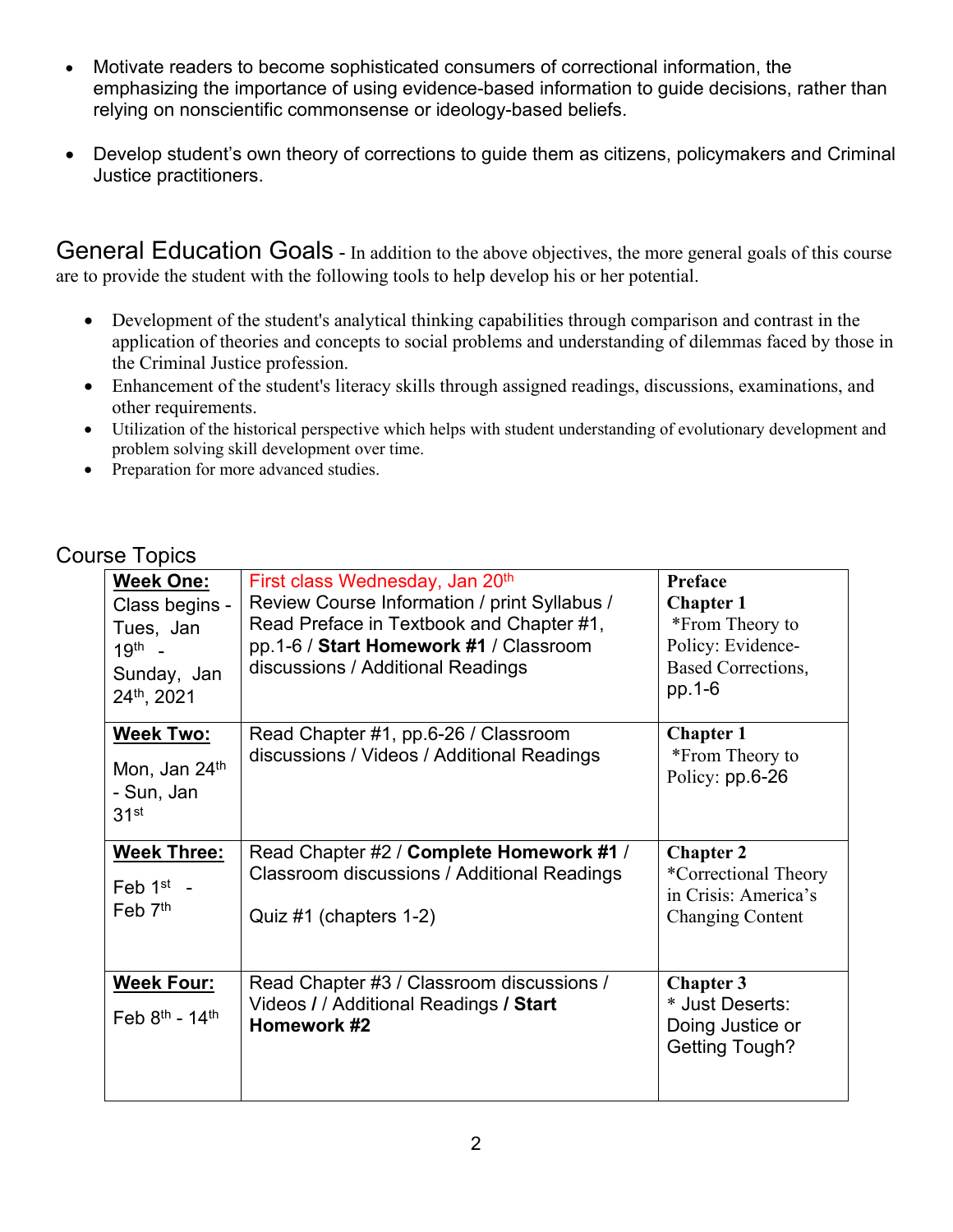| <b>Week Five:</b><br>Feb $15th$ –<br>21 <sup>st</sup>                      | Read Chapter #4 / Classroom discussions /<br><b>Videos / Additional Readings</b><br>Feb 15, Monday, Spring Break #1 - No class | <b>Chapter 4</b><br>* Deterrence:<br><b>Scaring Offenders</b><br>Straight                   |  |
|----------------------------------------------------------------------------|--------------------------------------------------------------------------------------------------------------------------------|---------------------------------------------------------------------------------------------|--|
| <b>Week Six:</b><br>Feb $22^{nd}$ –<br>28 <sup>th</sup>                    | Read Chapter #5 / Classroom discussions /<br>Videos / / Additional Readings / Complete<br>Homework #2                          | <b>Chapter 4</b><br>* Deterrence:<br><b>Scaring Offenders</b><br>Straight                   |  |
| <b>Week Seven:</b><br>March $1st - 7th$                                    | Read Chapter #5 / Classroom discussions /<br>Videos / / Additional Readings / Start<br>homework #3<br>Quiz #2 (chapters 3-5)   | <b>Chapter 5</b><br>* Incapacitation:<br>Locking Up the<br>Wicked                           |  |
| <b>Week Eight:</b><br>Mar $8^{th} - 14^{th}$                               | Read Chapter 6 / Classroom discussions /<br><b>Videos / Additional Readings</b><br>Spring Break #2, Mar 11 & 12, Thur & Fri    | <b>Chapter 6</b><br>*Restorative Justice:<br>Reintegrative<br>Shaming                       |  |
| <b>Week Nine:</b><br>Mon, Mar 15 <sup>th</sup><br>- Sun, $21st$            | Finish Chapter 6 / Classroom discussions /<br>Videos / Additional Readings / Complete<br>Homework #3                           | <b>Chapter 6</b><br>*Restorative Justice:<br>Reintegrative<br>Shaming                       |  |
| <b>Week Ten:</b><br>Mar $22nd$ -<br>28 <sup>th</sup>                       | Read - Chapter 7 / Classroom discussions /<br>Videos / Additional reading / Start Homework<br>#4                               | <b>Chapter 7</b><br>*Rehabilitation:<br>What Works to<br><b>Change Offenders</b>            |  |
| <b>Week</b><br>Eleven:<br>Mar $29^{th}$ –<br>April 4 <sup>th</sup>         | Read - Chapter 7 / Classroom discussions /<br>Videos / Additional Readings / Complete<br>Homework #4<br>Quiz #3 (chapters 6-7) | <b>Chapter 7</b><br>* Rehabilitation:<br>What Works to<br><b>Change Offenders</b>           |  |
| <b>Week</b><br><u>Twelve:</u><br>April 5 <sup>th</sup> - 11 <sup>th</sup>  | Read - Chapter 8 / Homework #8 / Classroom<br>discussions / Videos / Additional Readings /<br><b>Start Homework #5</b>         | <b>Chapter 8</b><br>* Reentry: Saving<br>Offenders from a<br>Life in Crime                  |  |
| <b>Week</b><br><u>Thirteen:</u><br>Apr 12 <sup>th</sup> - 18 <sup>th</sup> | Read - Chapter 9 / Classroom discussions /<br>Videos / Additional Readings / Complete<br>Homework #5                           | <b>Chapter 9</b><br>* Early Intervention:<br><b>Saving Children</b><br>from a Life in Crime |  |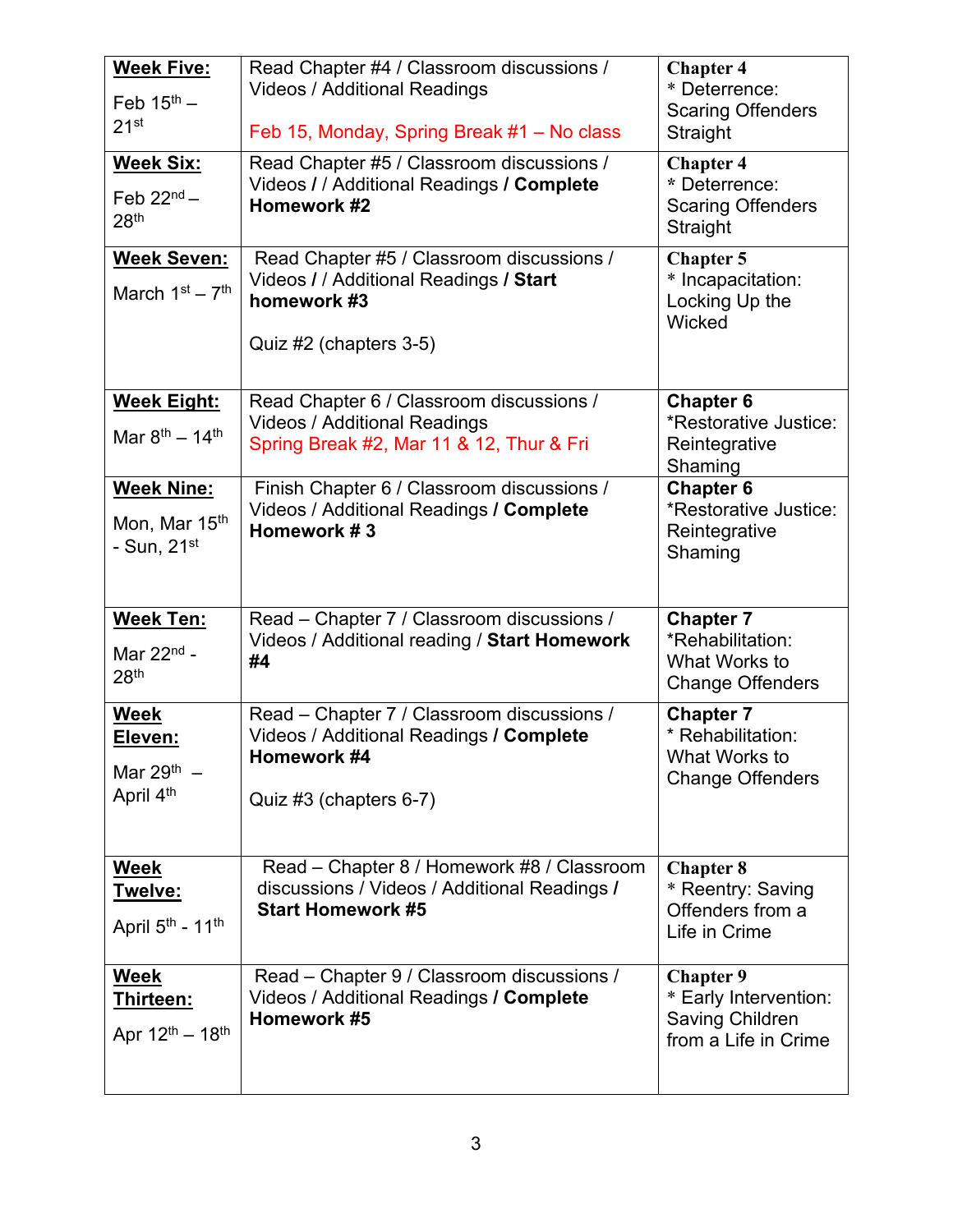| <b>Week</b><br>Fourteen:<br>Apr 19th - 25th | Read – Chapter 10 / Classroom discussions /<br>Videos / Additional Readings / Start Homework<br>#6 | <b>Chapter 10</b><br>* Six Correctional<br>Lessons: Choosing<br><b>Our Future</b> |
|---------------------------------------------|----------------------------------------------------------------------------------------------------|-----------------------------------------------------------------------------------|
| Week<br>Fifteen:                            | Read – Chapter 10 / Classroom discussions /<br>Videos / Complete Homework #6                       | <b>Chapter 10</b><br>* Six Correctional                                           |
| April $26^{th}$ –                           | April 29 <sup>th</sup> , Friday "Study day"                                                        | Lessons: Choosing<br><b>Our Future</b>                                            |
| May $2nd$                                   |                                                                                                    |                                                                                   |
| <b>Finals Week</b>                          | <b>Final Quiz</b>                                                                                  |                                                                                   |
|                                             |                                                                                                    |                                                                                   |

## **Course Requirements**

### Required Textbook

Correctional Theory, Context and Consequences, 2nd Edition, 2017, SAGE Publishing, ISBN: 9781506306520 \ [Francis T. Cullen](https://us.sagepub.com/en-us/nam/author/francis-t-cullen) - University of Cincinnati, USA and [Cheryl Lero Jonson](https://us.sagepub.com/en-us/nam/author/cheryl-lero-jonson) - Xavier University, USA

### Specific Course Requirements

**Yes**, the book is required for reading, exams, theories and case studies!

Students are required to read all assignments each week and complete the all written assignments, case studies and exercises. Students are expected to actively participate in all Classroom Discussions. Students will be evaluated by four Examinations/Quizzes, and 6 research/case study homework/exercise assignments (which replace the traditional term paper requirement). There is no comprehensive final examination covering all chapters.

#### Supplementary Materials

Supplemental resources will include lecture Readings, case studies and selected internet research assignments.

# **Participation, Assessments & Grading**

Grading Procedure & Scale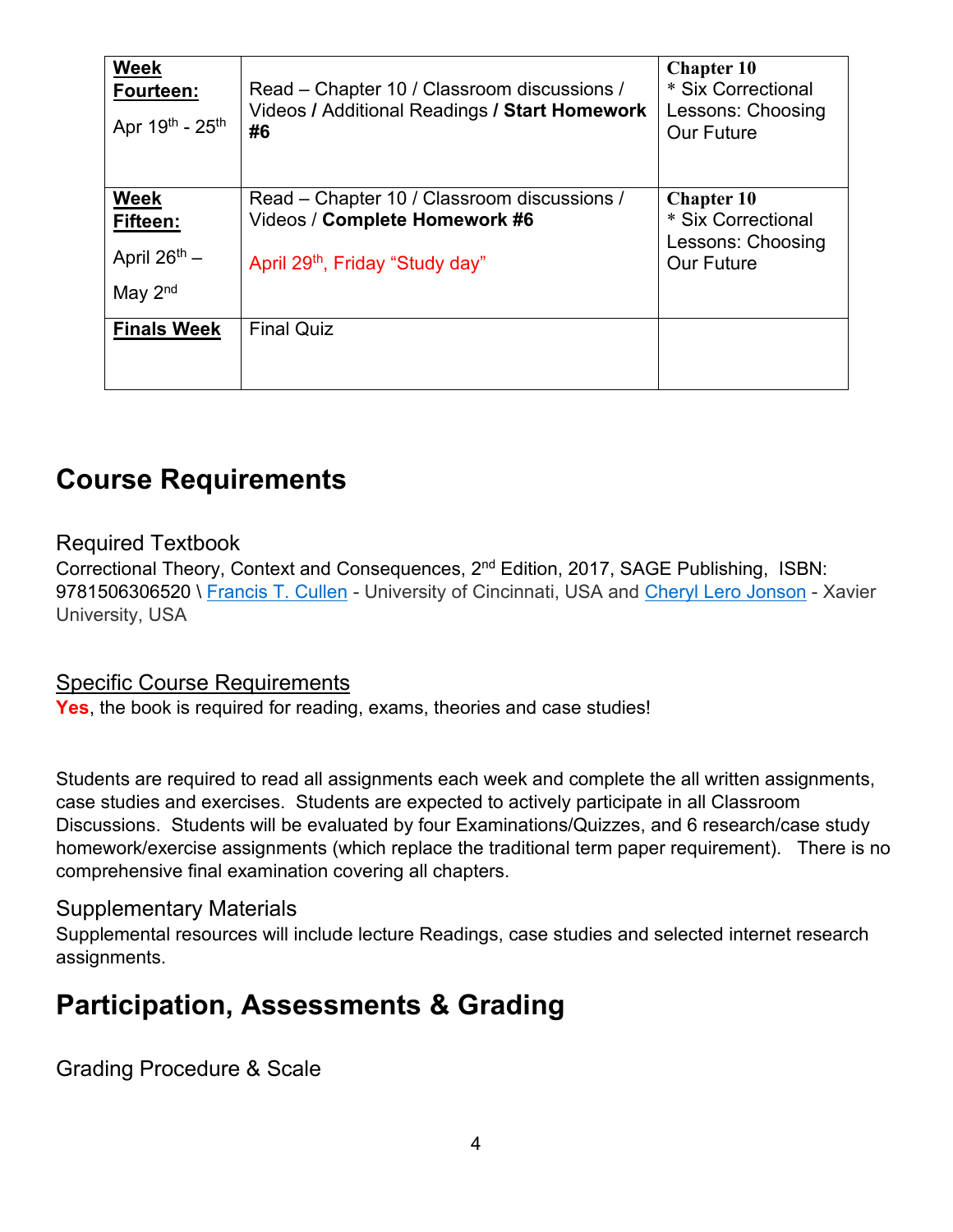| **Exams/Quizzes                                                                              | 60% / 600 points | A=93-100 / 930-1000 points            |
|----------------------------------------------------------------------------------------------|------------------|---------------------------------------|
| <b>**Written Research   35% / 350 points</b><br><b>Assignments</b><br><b>**Participation</b> |                  | B=86-92 / 860-929 points              |
|                                                                                              |                  | C=78-85 / 780-859 points              |
|                                                                                              | 5% / 50 points   | D=70-77 / 700-779 points              |
|                                                                                              |                  | F=69 and below / 699 and below points |

# **Course Rules and Policies**

**If class sessions will be recorded**, include language like the following in the class syllabus (or in syllabus supplement) about the purpose of class recordings and the protection of student information:

"Some or all of the class sessions may be audio/visually recorded. The video and/or audio recordings may be used for educational purposes and may be made available to all students currently enrolled in the course and to university officials with a legitimate educational interest in reviewing the recording. The recording is made for educational purposes to provide a resource to students during the remainder of the course.

**Students should not make their own recording of the class session** or distribute a copy of the instructor's recording of the class session unless appropriate approval has been received prior to making the recording. Distributed recordings are not a transfer of any copyrights in the recording. Public distribution of such materials by students may constitute copyright infringement in violation of federal or state law, or University policy. Further, the University prohibits the recording or transmission of classroom lectures and discussions by students unless written permission from the instructor has been obtained and all students in the class as well as guest speakers have been informed that audio/video recording may occur. Violators may be subject to disciplinary action pursuant to the Student Code of Conduct."

Class Participation/Attendance Policy

Students are expected to *attend all scheduled classes*. I do not excuse absences. I realize that some absence is unavoidable, and students are encouraged to contact me **prior to class** if attendance is not possible. All missed examinations must be arranged by the student and will not be given during class time. Late submission of work will result in a reduction in the grade for the work. Students unable to attend class due to COVID-19 policy or another serious illness, will notify their instructor and follow campus guidelines.

**COVID-19 STATEMENT & GUIDELINES:** Austin Peay State University is concerned for the health and well-being of the entire community. The nature of COVID-19 is such that each of our individual actions affects not only our personal well-being but also those of every other person with whom we interact or share a space. Given the possibility of changes to CDC guidelines or those of local or state officials, students and faculty alike will need to be adaptable and flexible as events may occur that necessitate a change in the course schedule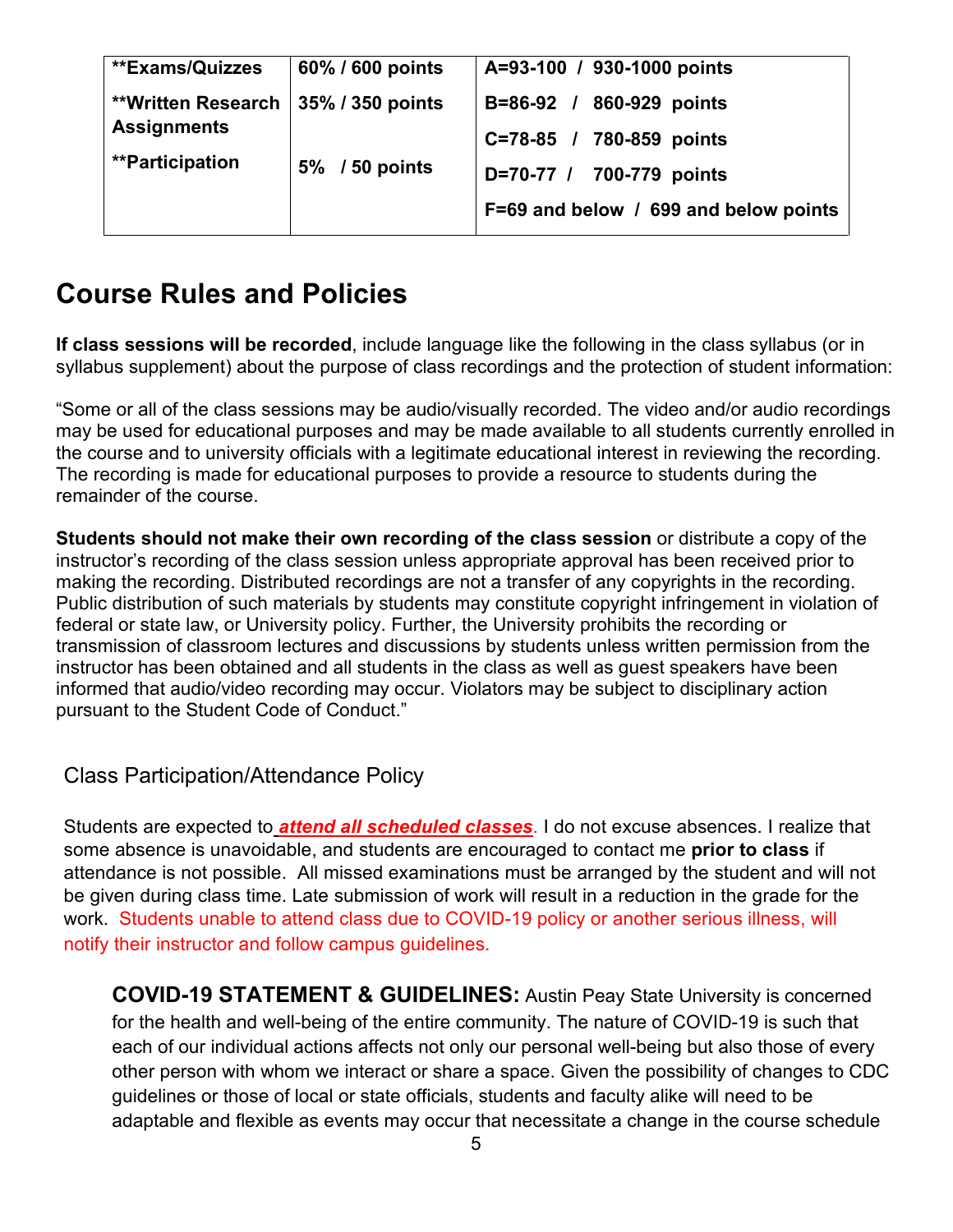or mode of delivery. To minimize the disruption that might occur if a student falls ill or is unable to attend classes for some other legitimate reason, class materials must be made available electronically to students unless the nature of the coursework makes this impossible.

To enhance the health and safety of the APSU community, it is expected that every member of this course acknowledges the following university guidelines:

**Masks and face coverings:** All students are expected to wear masks or face coverings and maintain physical distancing in all university buildings. Both are necessary classroom requirements that will help keep our community safe.

1. All students and instructors must arrive to class wearing a mask or face covering over their mouth and nose. If a student does not have a mask or face covering, the student must pick up a disposable mask (available throughout campus – in classrooms and in administrative academic department offices) before joining the class session.

2. If a student habitually arrives to class without wearing a mask or face covering, the student may be advised that they can only attend an online section of the course, if such an option is available, for the remainder of the semester. If the course is not available online, the student will be informed that the in-person course is the only option and they will be given one more opportunity to return to class and wear a mask or face covering. The instructor will file a report with the Dean of Students in the Office of Student Affairs. The student may face sanctions up to and including the student being administratively withdrawn from the course and not receive a refund of tuition or fees.

3. If a student refuses to put on a mask or face covering in a class, after being instructed to do so, the instructor will request that the student leave the class. The instructor will file a report with the Dean of Students in the Office of Student Affairs. The student will face sanctions up to and including the student being administratively withdrawn from the course and not receive a refund of tuition or fees. If a student refuses to leave the classroom upon request from an instructor, campus police will be called to escort the student from the classroom. In this case, the student will again be referred to the Dean of Students in the Office of Student Affairs. If this situation occurs, the faculty member may take a break or dismiss the class for that day at their discretion. (Questions regarding Failure to Comply Code of Student Conduct violations should be directed to the Dean of Students, 931-221-7323).

4. If a student has a medical condition that inhibits the student's ability to wear a mask or face covering, the student must contact Disability Services to receive an accommodation (931-221- 6230). If a student seeks an exception to the mask requirement, the faculty member and advisor should work with the student to seek an online section of the course. If an online section is not available, or the student does not wish to enroll in the online course, the faculty member will provide instruction to the student remotely, using available lecture capture and other appropriate technology.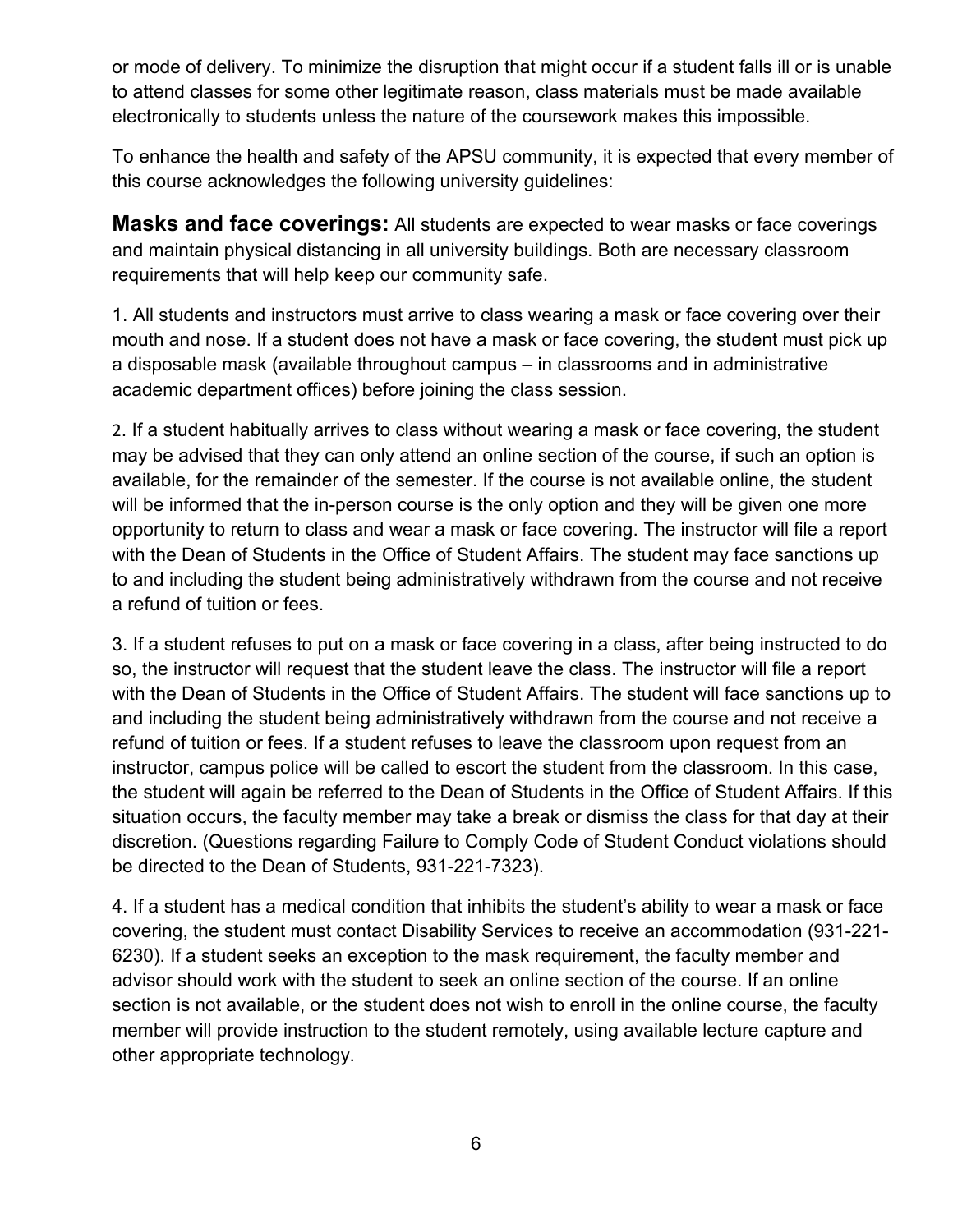**Student Absences:** Students unable to attend class due to COVID-19 policy or another serious illness, will:

1. Notify their instructor and follow campus guidelines regarding a safe return to campus;

2. Not be penalized for class absences assuming they make up missed assignments in a timely fashion, in consultation with (and at the discretion of) the instructor; and

3. Be provided reasonable accommodations to access all course materials and will be given the opportunity to complete missed assignments online as is practicable.

**Student Illness:** If a student tests positive for COVID-19 or is experiencing any COVID-19 symptoms (fever or chills, shortness of breath or difficulty breathing, cough, muscle pain, sore throat, headache, fatigue, new loss of taste or smell, congestion or runny notes, nausea or vomiting, diarrhea), remain at home, please complete the COVID 19 reporting form:

\*\*(https://cm.maxient.com/reportingform.php?AustinPeayStateUniv&layout\_id=19), and seek medical assistance or COVID-19 testing if instructed to do so. **Students should reach out to Boyd Health Services for guidance.** The student should not return to class (or campus activities) until the student has been released by Boyd Health Services. Boyd Health Services will provide guidance during the quarantine/isolation period and a representative from the Office of the Dean of Students will contact the student to provide additional information.

STUDENT COMPLAINTS AND APPEALS PROCEDURES Discuss your concerns with your faculty member or contact the department chair if you need assistance in resolving an issue. APSU has a variety of policies and procedures for students to file a complaint, appeal, or grievance.

SERVICE ANIMALS IN THE CLASSROOM Consult Policy 3:007 Animals on Campus for appropriate situations allowing service animals in the classroom.

ACADEMIC AND CLASSROOM MISCONDUCT Students are expected to conduct themselves appropriately at all times. Academic and classroom misconduct will not be tolerated. Students must read the "Code of Student Conduct" in the new Student Handbook for an understanding of what will be expected of them within the academic setting. Policy 3:005 will be followed in reporting any suspected cases of academic misconduct:

#### MIDTERM GRADES

A midterm grade shall be awarded for all students in courses numbered lower than 3000. The grade awarded may not necessarily be based on 50% of the course requirements and may or may not differ from the final grade. Your midterm grade will be posted on AP Self Service.

#### Students with Disabilities

Austin Peay State University abides by Section 504 of the Rehabilitation Act of 1973, which stipulates that no student shall be denied the benefits of an education "solely by reason of a